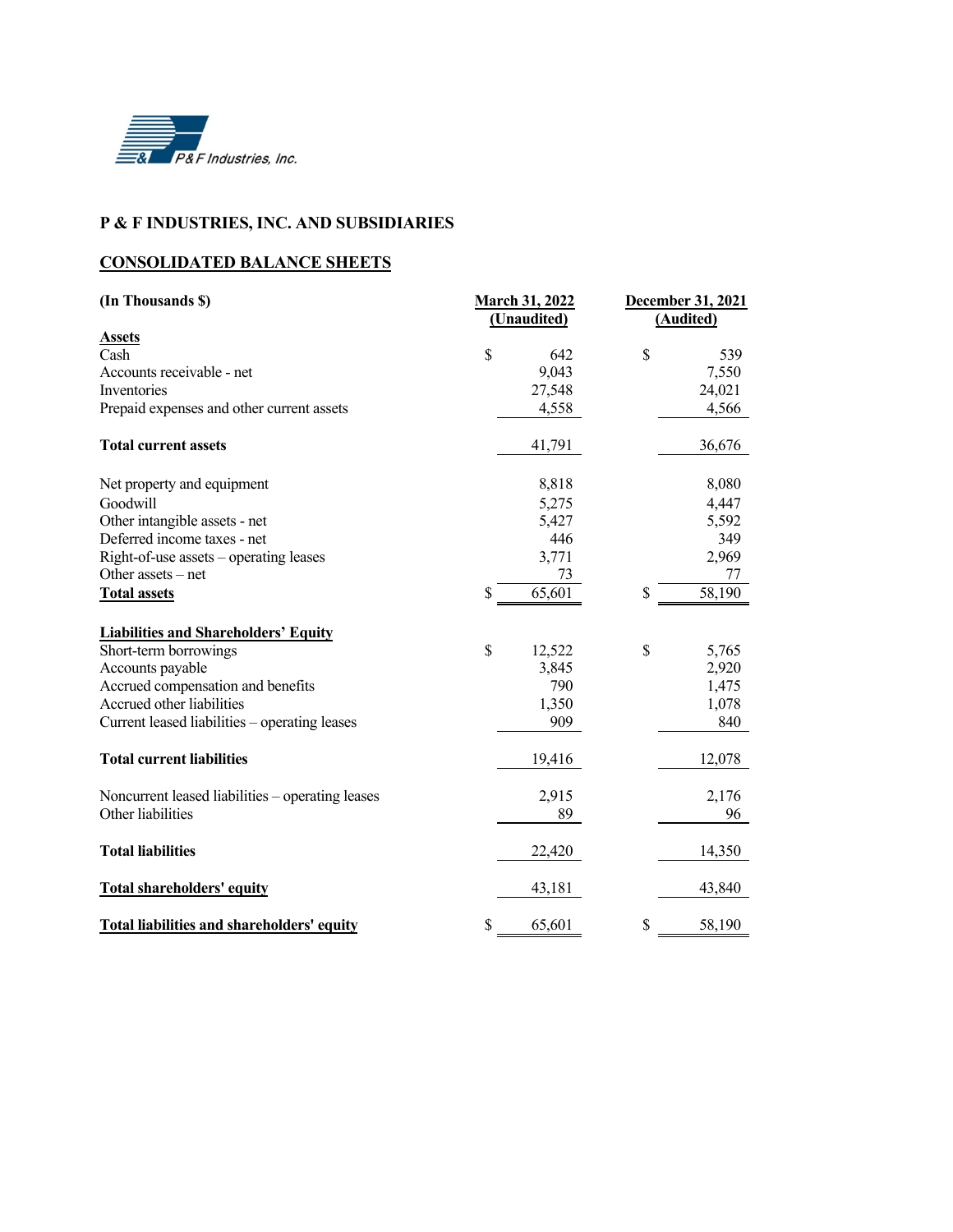# **P & F INDUSTRIES, INC., AND SUBSIDIARIES**

## **CONSOLIDATED STATEMENTS OF OPERATIONS (UNAUDITED)**

|                                              |    | Three months Ended March 31, |   |        |    |
|----------------------------------------------|----|------------------------------|---|--------|----|
| (In Thousands \$)                            |    | 2022                         |   | 2021   |    |
| Net revenue                                  | \$ | 14,021                       | S | 13,945 |    |
| Cost of sales                                |    | 9,510                        |   | 9,309  |    |
| Gross profit                                 |    | 4,511                        |   | 4,636  |    |
| Selling, general and administrative expenses |    | 5,173                        |   | 4,991  |    |
| Operating loss                               |    | (662)                        |   | (355)  |    |
| Interest expense                             |    | (52)                         |   | (22)   |    |
| Loss before income taxes                     |    | (714)                        |   | (377)  |    |
| Income tax benefit                           |    | 96                           |   |        |    |
| Net loss                                     | ¢  |                              |   |        | \$ |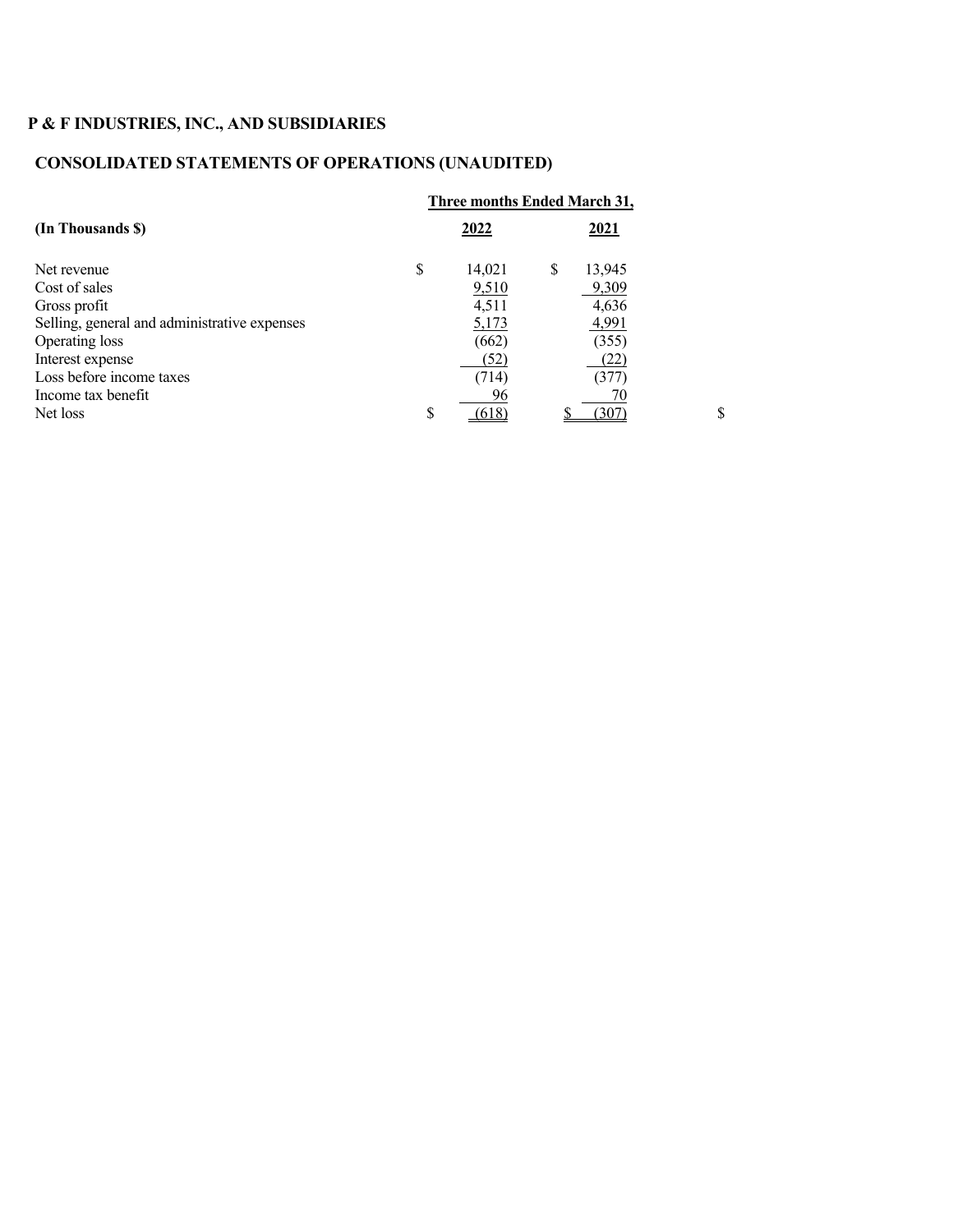| P&F INDUSTRIES, INC., AND SUBSIDIARIES<br><b>CONSOLIDATED STATEMENTS OF CASH FLOWS (UNAUDITED)</b>                                                                                                                                                                                                                                                                                                           |    | <b>Three months Ended</b><br><b>March 31,</b>                                                    |    |                                                                                             |  |  |
|--------------------------------------------------------------------------------------------------------------------------------------------------------------------------------------------------------------------------------------------------------------------------------------------------------------------------------------------------------------------------------------------------------------|----|--------------------------------------------------------------------------------------------------|----|---------------------------------------------------------------------------------------------|--|--|
| (In Thousands \$)                                                                                                                                                                                                                                                                                                                                                                                            |    | 2022                                                                                             |    | 2021                                                                                        |  |  |
| Cash Flows from Operating Activities:<br>Net loss                                                                                                                                                                                                                                                                                                                                                            | \$ | (618)                                                                                            | S  | (307)                                                                                       |  |  |
| Adjustments to reconcile net income (loss) to net cash (used in) provided by operating<br>activities:                                                                                                                                                                                                                                                                                                        |    |                                                                                                  |    |                                                                                             |  |  |
| Non-cash and other charges:<br>Depreciation<br>Amortization of other intangible assets<br>Operating lease expense<br>Amortization of debt issue costs<br>Amortization of consideration payable to a customer<br>(Recovery of) provision for losses on accounts receivable<br>Stock-based compensation<br>Restricted stock-based compensation<br>Deferred income taxes                                        |    | 443<br>157<br>232<br>4<br>67<br>(12)<br>1<br>8<br>(102)                                          |    | 451<br>159<br>224<br>$\overline{4}$<br>67<br>47<br>$\overline{2}$<br>13<br>(70)             |  |  |
| Loss on disposal of fixed assets<br>Changes in operating assets and liabilities:<br>Accounts receivable<br>Inventories<br>Prepaid expenses and other current assets<br>Accounts payable<br>Accrued compensation and benefits<br>Accrued other liabilities and other current liabilities<br>Operating lease liabilities<br>Other liabilities<br>Total adjustments<br>Net cash used in by operating activities |    | $---$<br>(844)<br>(3,243)<br>(144)<br>716<br>270<br>(672)<br>(226)<br>(9)<br>(3, 354)<br>(3,972) |    | 2<br>(2,113)<br>(263)<br>335<br>(483)<br>372<br>(97)<br>(219)<br>(20)<br>(1,589)<br>(1,896) |  |  |
| Cash Flows from Investing Activities:<br>Capital expenditures<br>Purchase of net assets of the Jackson Gear Company business<br>Net cash used in investing activities                                                                                                                                                                                                                                        | \$ | (380)<br>(2,300)<br>(2,680)                                                                      | \$ | (68)<br>(68)                                                                                |  |  |
| Cash Flows from Financing Activities:<br>Net proceeds from short-term borrowings<br>Net cash provided by financing activities                                                                                                                                                                                                                                                                                |    | 6,757<br>6.757                                                                                   |    | 2,107<br>2,107                                                                              |  |  |
| Effect of exchange rate changes on cash<br>Net increase in cash<br>Cash at beginning of period<br>Cash at end of period                                                                                                                                                                                                                                                                                      | \$ | (2)<br>103<br>539<br>642                                                                         | \$ | 143<br>904<br>1,047                                                                         |  |  |